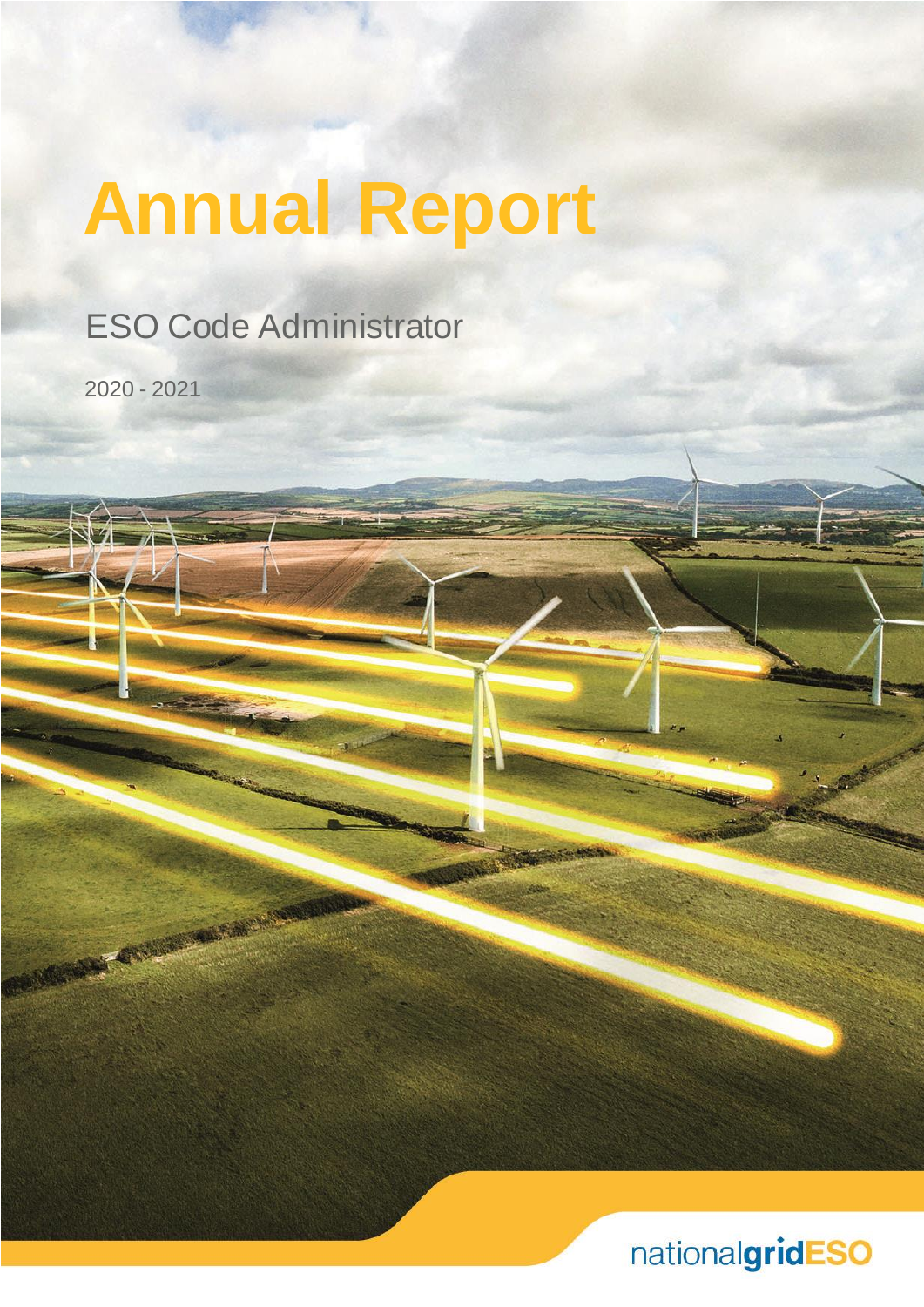### **Annual Report | 2020-2021**

### <span id="page-1-0"></span>**Contents**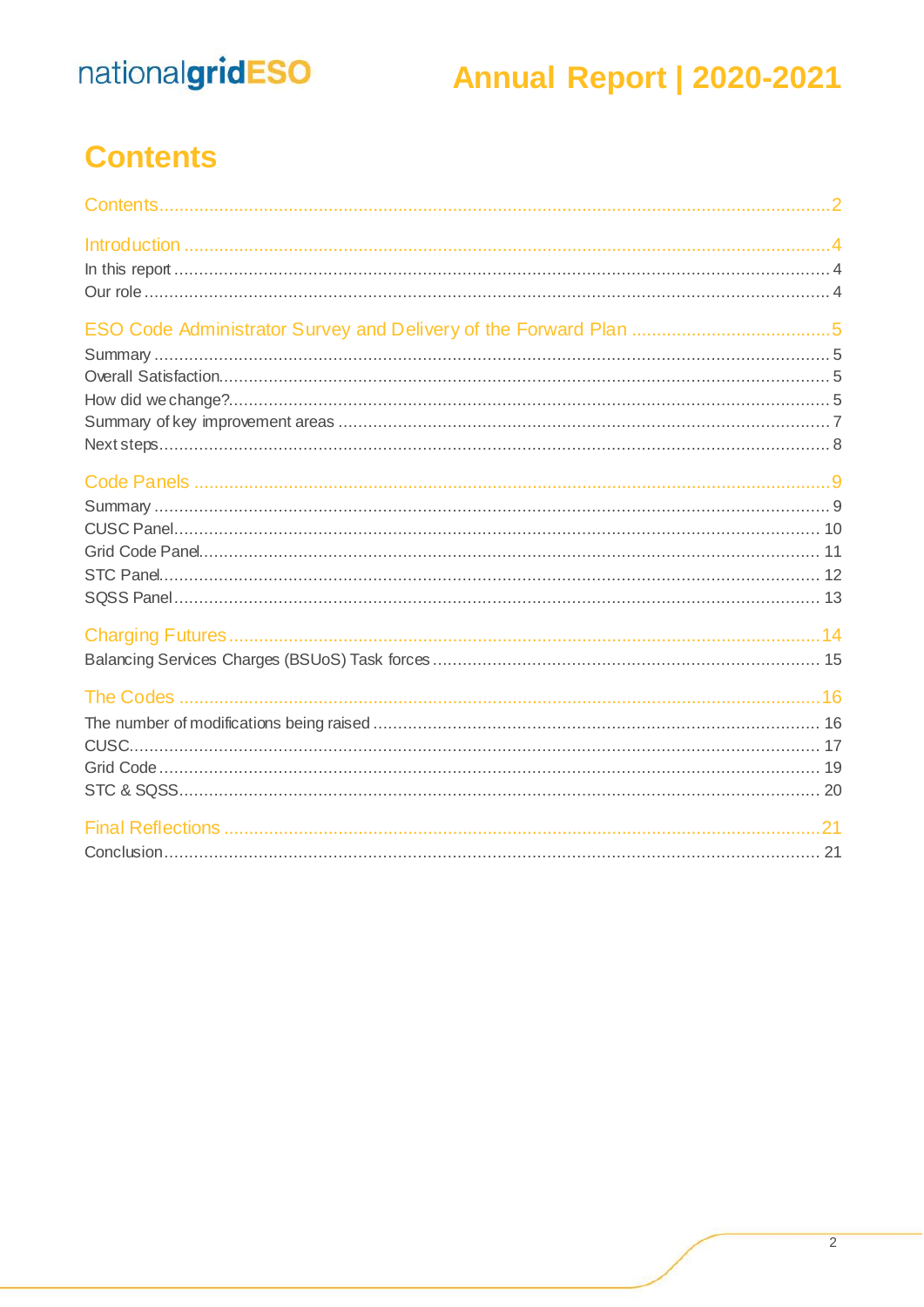#### **Annual Report | 2020-2021**

36 **New Modifications** 



**Workgroups Held** 

502 **Consultation Responses** 



Consultations

307 **Charging Futures Podcast Listens** 

**Charging Futures Webinars & Forums** 

58

**Panel & Special Panel Meetings** 

> 06 **Charging Futures Forum Attendees**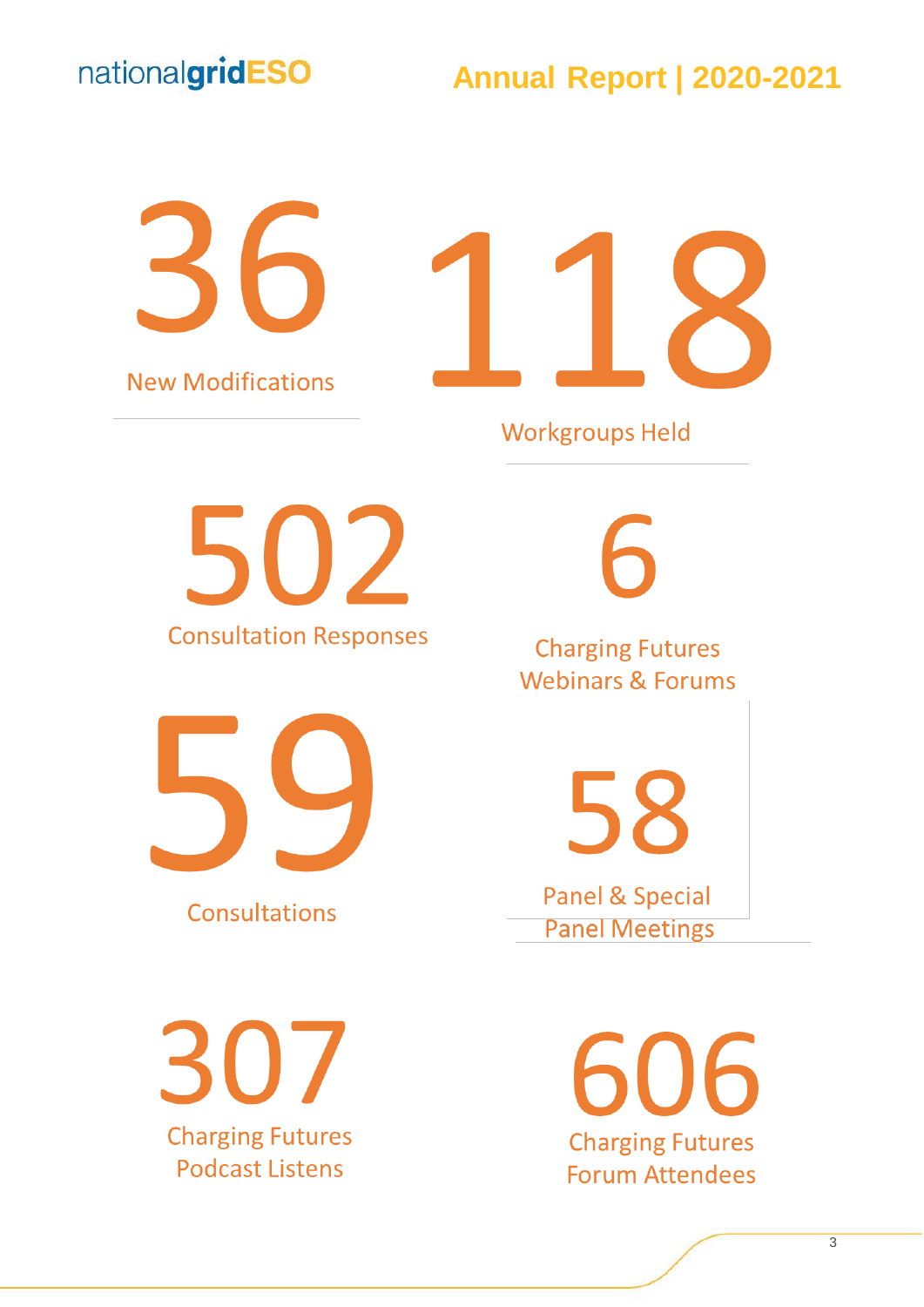#### **Annual Report | 2020-2021**

#### <span id="page-3-0"></span>**Introduction**

#### <span id="page-3-1"></span>**In this report**

We are keen to ensure that we are being transparent about everything that we do and hope that this in turn builds trust with our stakeholders. Therefore, we have produced this Annual Report (our second to date) to give an overview of what we did in the year 2020-2021.

In this document we share:

- Feedback from our stakeholders: What we did in order to address the feedback we received in the 2019 CACoP Survey<sup>1</sup>, and what our stakeholders are saying now.
- Volume of work: the key metrics around modifications, panels and associated work this year, as well as our work as Lead Secretariat fo[r Charging Futures](http://www.chargingfutures.com/).

In addition to this document, we have produced a separate summary document where we set out our focus areas for the coming year based on feedback from our stakeholders and from Ofgem. We felt this was helpful in providing more granularity on what we will be doing to achieve the milestones set out in the ESO RIIO2 Business Plan.

#### <span id="page-3-2"></span>**Our role**

 $\overline{a}$ 

Our role is to be the custodian of our codes and a facilitator of the change process; ensuring consumer benefit is delivered. We work to the principles of ensuring all network users have access to the change process and opportunity to contribute to it. As the ESO Code Administrator, we are responsible for administering the following codes:

- Connection and Use of System Code (CUSC)
- Grid Code (GC)
- System Operator Transmission Owner Code (STC)
- Security & Quality of Supply Standard (SQSS)

Our licensed activities are set out in more detail within the codes themselves. These specific activities include:

- Access to our codes
- Access to all documentation related to the development of each modification
- Support for parties proposing modifications
- Host industry workgroups
- Host regular code panels
- Public consultations on all proposed changes
- Implement approved changes to our codes
- Alerts to industry at every stage of the process

With a huge increase in demand on resource across industry and a significant increase in change across codes, it has been important that we learn lessons from feedback and provide a transparent, fair and simplified process with which to engage.

<sup>&</sup>lt;sup>1</sup> The [CACoP](https://www.ofgem.gov.uk/licences-industry-codes-and-standards/industry-code-governance/code-administration-code-practice-cacop) survey is an annual survey ran by Ofgem to get feedback from industry on the performance of the Code Administrators.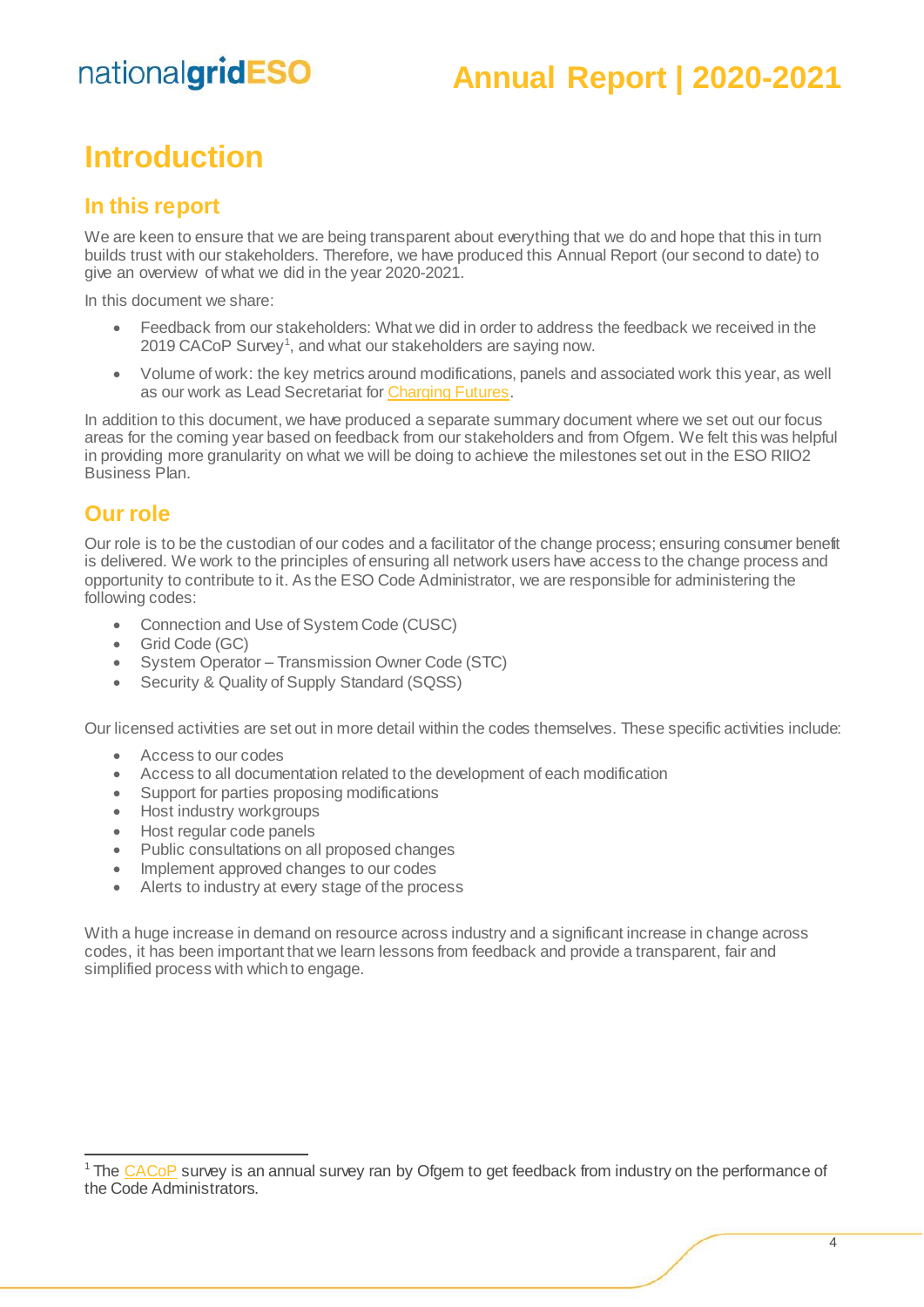#### **Annual Report | 2020-2021**

#### <span id="page-4-0"></span>**ESO Code Administrator Survey and Delivery of the Forward Plan**

#### <span id="page-4-1"></span>**Summary**

In 2020 we made considerable improvements to our service as Code Administrator, to address what our stakeholders told us they expected from us. We're pleased to report a step change in overall satisfaction of 25 percentage points compared to 2019.

Ofgem's annual survey provides insight into the performance of the Code Administrators for the Electricity and Gas industry codes. 2020 was hit with the COVID-19 pandemic just as the survey would have normally taken place, and so Ofgem was concerned that industry resource was too constrained to carry out an effective cross-code survey and decided not to go ahead with the survey.

However, given our commitment to continuous improvement we ran our own survey towards the end of 2020 when for most, working from home had become more of a normality. We felt it was important to understand if stakeholders were benefitting from the changes we'd made as a result of their feedback in 2019. Given these unprecedented times, we felt it was even more important to ensure that stakeholders felt our service was becoming more simplified and easier to navigate. We employed an external survey provider to carry out independent surveys on our performance, to ensure a similar process to that of the previous CACoP surveys.

#### <span id="page-4-2"></span>**Overall Satisfaction**

We are pleased that our overall satisfaction score has increased, at the same time as delivering a high volume of Workgroup meetings and improvements while working virtually.

- 69% of stakeholders surveyed in 2020 were satisfied with our service. This is an increase of 25 percentage points on the previous year.
- Areas that showed considerable improvement were on our website, communications and reports. 66% of respondents in 2020 agreed that our service had improved.
- The 2017, 2018 and 2019 figures are taken from Ofgem's CACoP Survey. 2020 is taken from our ESO Code Administrator survey.
- 59 people responded to our 2020 survey. In the 2019 CACoP survey, the number of respondents that answered about the Grid Code, CUSC and STC respectively were 37, 35 and 16.



How satisfied are you with the





#### <span id="page-4-3"></span>**How did we change?**

We took the feedback from the 2019 survey, as well as our own data, to put together an internal improvement plan and create Forward Plan deliverables that would not only remedy some of the main industry frustrations but stretch us to think about what else would benefit stakeholders. The below table summarises the key feedback themes from 2019, how we addressed them and what our stakeholders say now.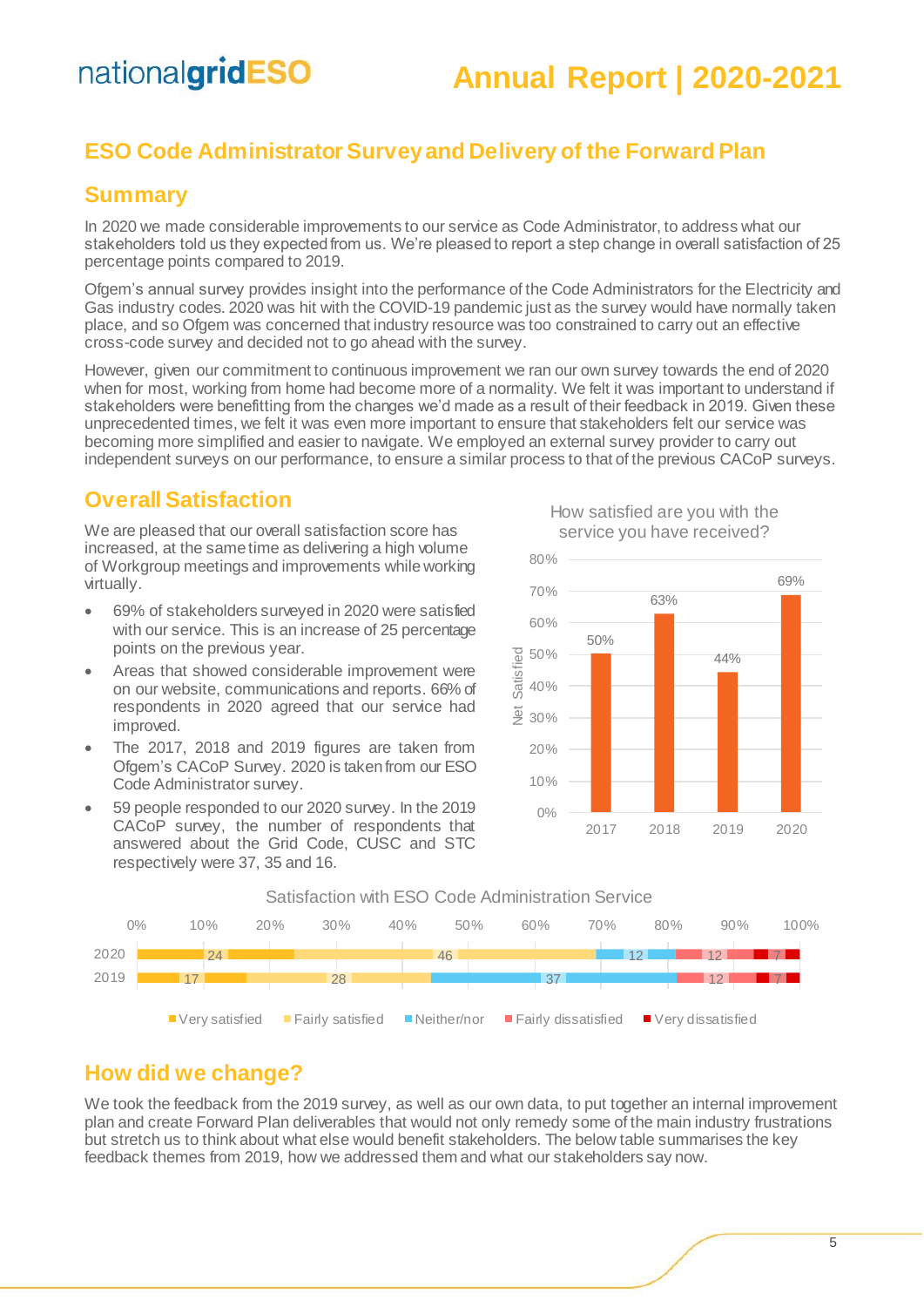### **Annual Report | 2020-2021**

| Key<br>themes 2019:                                                                |                                                                                                                                                                                                                                                                                                                                                   | feedback We addressed it by: What our stakeholders say now:                                                                                                                                                                                                                                                                                                                                                                                                                                                                                                                                                                                                                                                                                                         |
|------------------------------------------------------------------------------------|---------------------------------------------------------------------------------------------------------------------------------------------------------------------------------------------------------------------------------------------------------------------------------------------------------------------------------------------------|---------------------------------------------------------------------------------------------------------------------------------------------------------------------------------------------------------------------------------------------------------------------------------------------------------------------------------------------------------------------------------------------------------------------------------------------------------------------------------------------------------------------------------------------------------------------------------------------------------------------------------------------------------------------------------------------------------------------------------------------------------------------|
| difficult to read                                                                  | Our reports were Consulted with panels •<br>& other stakeholders,<br>took on board CACoP<br>survey feedback and<br>created a new look<br>template or our reports<br>modification<br>and<br>Positive<br>proposals.<br>feedback<br>received. •<br>Ongoing consultation<br>and refinement with .<br>stakeholders to ensure<br>it meets expectations. | There was a lot of repetition in the previous documents and<br>they genuinely tried to bring those reports together. The<br>information has been structured well.<br>Better laid out and better templates. Clearer to understand<br>what is going on.<br>Clarity and trying to make complicated things as simple as<br>possible to digest.<br>Good background info on mods that allows those not familiar<br>with the topic to understand it in a concise and efficient way.<br>Written more clearly and more simple.<br>They are shorter and more concise, which is a lot easier to<br>read and understand.                                                                                                                                                        |
| Our website was We invested in<br>out of date, hard working with an<br>to navigate | external agency to<br>rework our codes<br>pages. We<br>consolidated<br>information, made it<br>more transparent and<br>user friendly.<br>Feedback has been<br>positive.                                                                                                                                                                           | A lot better, easier to use and information contained is a lot<br>$\bullet$<br>more user friendly.<br>Easier to find things and all the codes seem to be structured.<br>$\bullet$<br>The performance of the website seems to have improved, as<br>in it is quicker. The organisation of it is the most improved.<br>Easy to find modification tracker and navigate through live<br>mods<br>It feels more up to date than it did. You never felt you was<br>$\bullet$<br>finding the correct document before.<br>Some of the items are easier to find whereas before you had<br>$\bullet$<br>to dig for it. It is more structured nowand find things even when<br>you don't know where to look.<br>More accessible and uses more of clear/plain English<br>$\bullet$ |
| critical friend                                                                    | We could do more We have created a<br>with our role as a robust process to<br>engage with<br>modification proposers<br>at an early stage and<br>help to guide them<br>through the process.                                                                                                                                                        | The individual I dealt with put a lot of effort in guiding us<br>$\bullet$<br>through the process we need to comply with. On an individual<br>basis, we get a lot of good help.<br>$\bullet$<br>The level of support, responsiveness and professionalism is<br>always high.<br>We have a good relationship, very professional and this year<br>$\bullet$<br>national grid have been transparent and open and provided<br>good information.<br>We have had good responses and open and honest<br>$\bullet$<br>engagements with NGESO that have resulted in positive<br>outcomes for both parties.<br>With the codes I have been involved in, they dealt with them<br>$\bullet$<br>really well and efficiently.                                                       |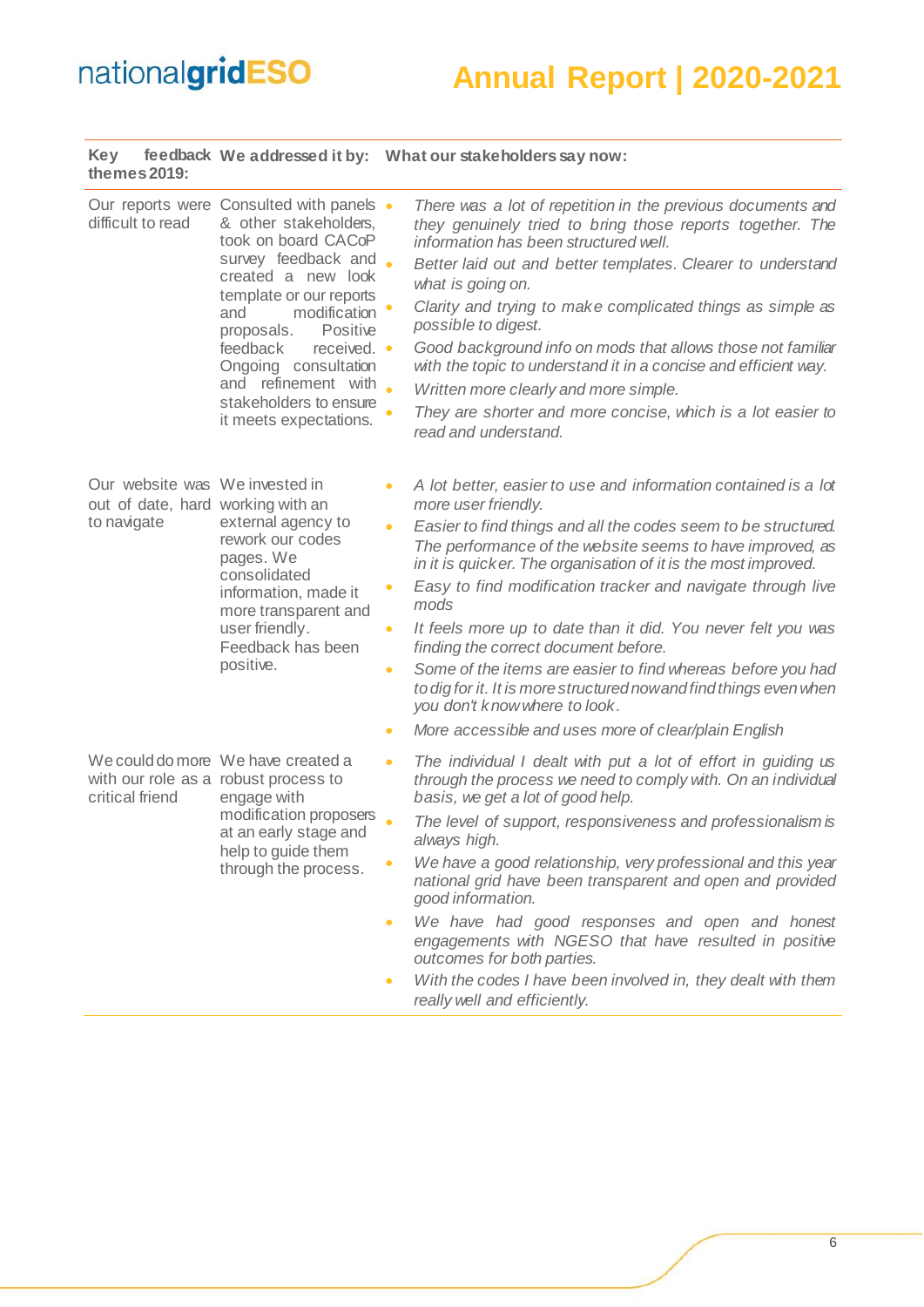#### **Annual Report | 2020-2021**

#### <span id="page-6-0"></span>**Summary of key improvement areas**



Comparison of key areas 2019 - 2020 (% NET Agree)





79% of respondents felt that the Code Administrator team has listened to and acted on improvements suggested by stakeholders, whether that be some, most or all improvements. 66% say that our service has improved. This demonstrates a clear step-change in performance as a Code Administrator.

#### Don't know / Not the past year has...?

Would you say the service that the ESO Code Administrator has provided over

> changed 31%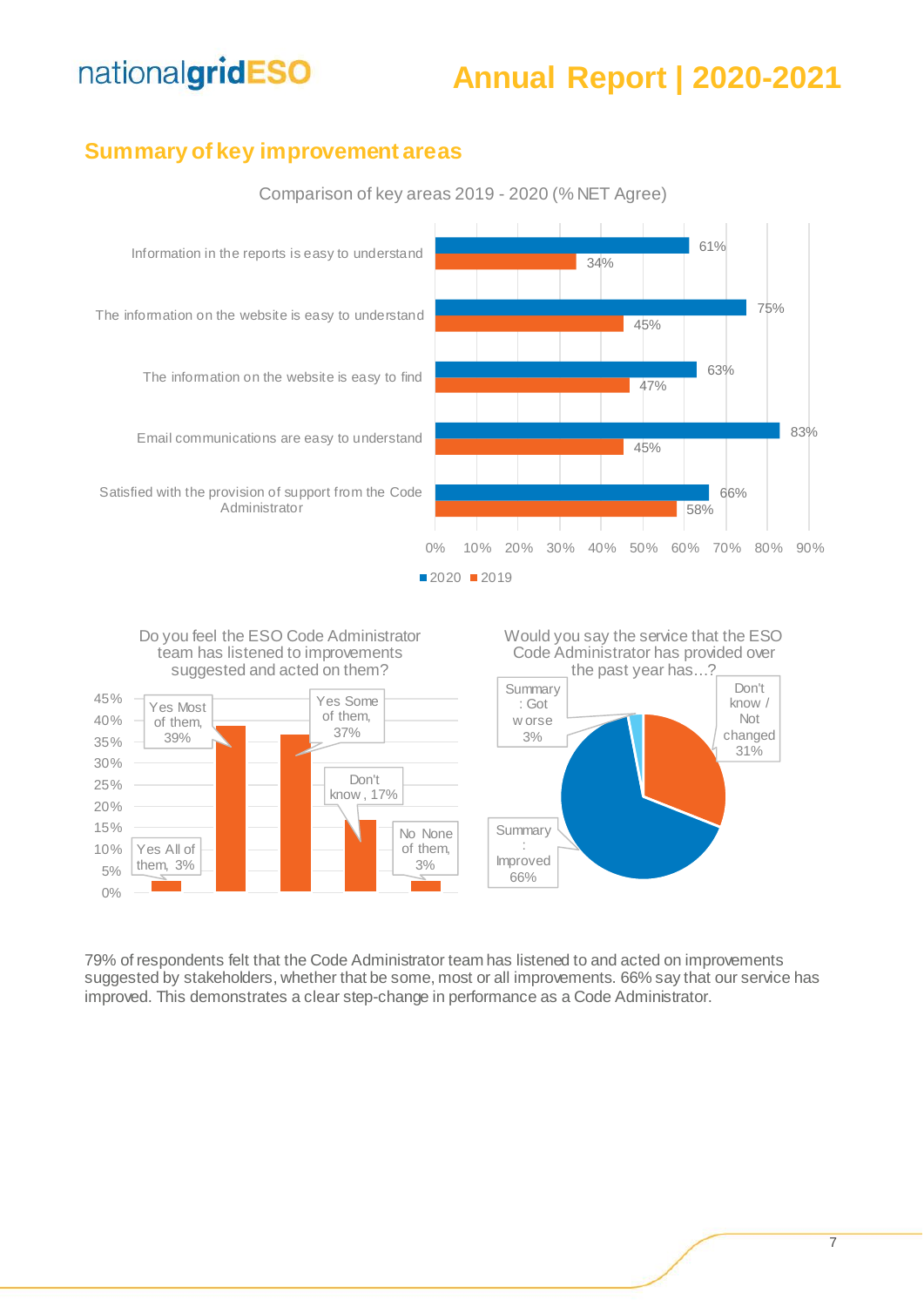#### **Annual Report | 2020-2021**

ESO have been undertaking their

#### <span id="page-7-0"></span>**Next steps**

The feedback from our Code Administrator 2020 survey addressed some areas in which we still need to improve. We have taken the feedback and used this to build the deliverables that we have outlined in a separate summary document that we have shared with this report. Feedback has been varied, however one clear theme that we are hearing is that our stakeholders feel we lack the resource in the Code Administrator team to process the volume of modifications. We have successfully recruited a further two full time employees and will be training those employees throughout the remainder of 2021; we hope that this will address those concerns.

Since the pandemic began, we have been hosting all meetings virtually. We have learnt that most of our stakeholders would prefer to keep a mix of virtual and face-to-face meetings in a future safe working environment. Hosting meetings virtually makes better use of industry's time and resource, as well as our own.



Helping to reduce the amount of travel to and from sites, contributes towards a wider ESO ambition of achieving Net Zero.

We are proud that our stakeholders have experienced an improved service this year and look forward to incrementally improving the service for the benefit of the industry. Looking further ahead, we have set out an ambitious business plan for the RIIO2 regulatory period which commenced on 1 April 2021. This includes our ambition that by 2025, our codes and code governance will be an enabler of change and that our codes become more accessible through initiatives such as digitalisation of the Grid Code. Further detail can be found in our RIIO2 business pla[n here](https://www.nationalgrideso.com/our-strategy/business-planning-riio/riio-2-final-business-plan).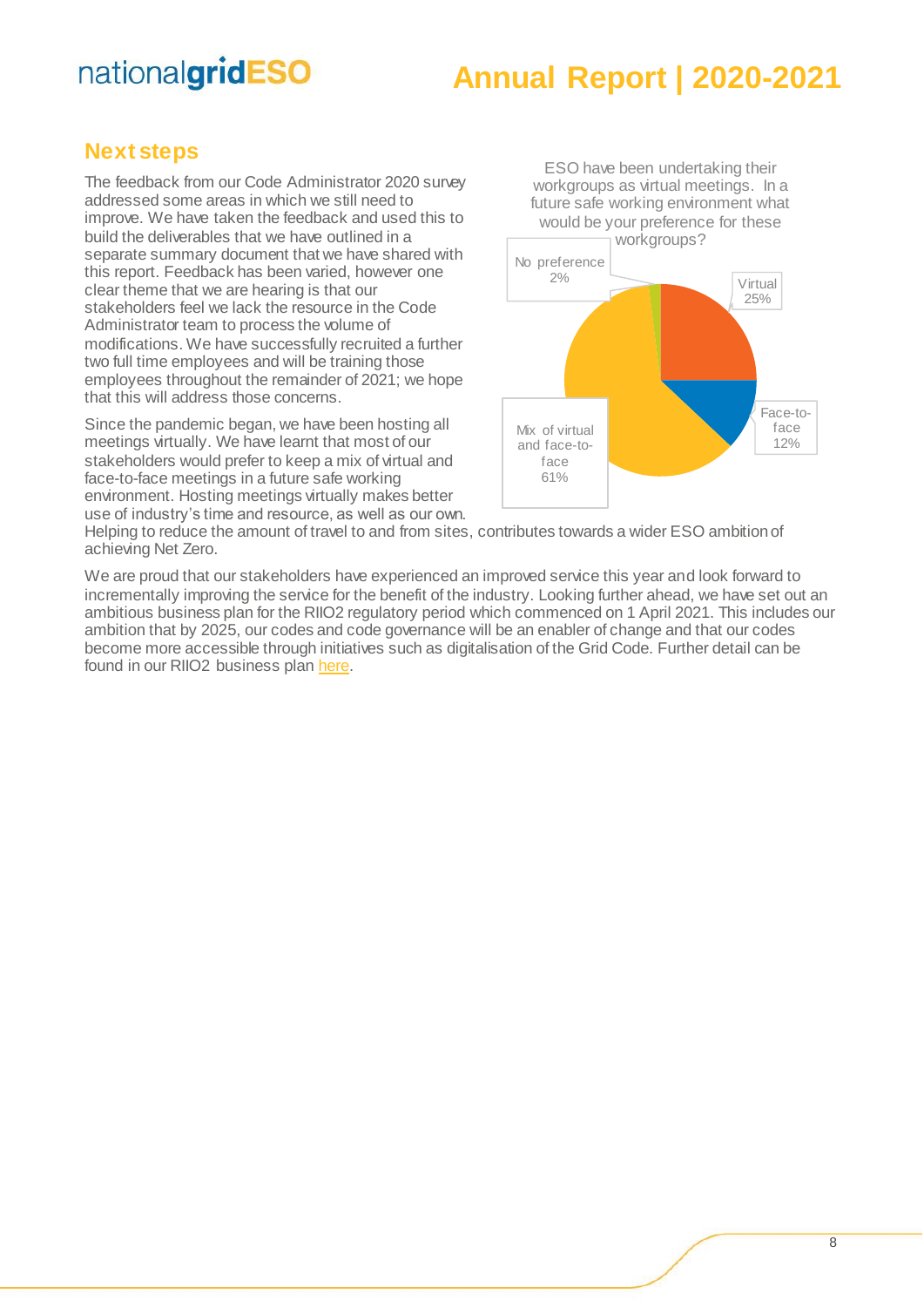#### **Annual Report | 2020-2021**

### <span id="page-8-0"></span>**Code Panels**

#### <span id="page-8-1"></span>**Summary**

 $\overline{a}$ 

Across our codes, panels are generally made up of a Panel Chair, a Panel Secretary, a Code Administrator representative, Panel Members, consumer representatives and authority representatives.

Panels meet every month (except for SQSS that meets less frequently) and meet on an ad hoc basis when required. Our Panels serve to;

- Evaluate and administer amendments to the code
- Review any consequences of those amendments
- Administer the code itself
- **Establish joint working arrangements**
- Prioritise modifications

With a high volume of modifications, the ESO Code Administration team have utilised a prioritisation process within Panels to manage Grid Code and CUSC modifications as it became unfeasible to progress them all at the same time. We understood that the whole of industry has limited time and our stakeholders needed to know realistic timescales up front and we therefore built a process for the code panels to prioritise all live modifications.

Our panels and wider stakeholders have welcomed this approach and we feel this provides robust and transparent information for industry. Our aim is to continue to build on this process to provide more detail behind the decisions so that it is clear to see how and why these modifications are prioritised. It has never been so important for us to make a step change in the way that we work.

Our Panels work tirelessly to provide informed input, challenge and recommendations on behalf of industry. We are hugely appreciative of the support they provide and the independence they stand for. In 2020/21 we facilitated 41 Panel and, due to Urgent<sup>2</sup> modifications 17 Special Panel meetings across our codes.

| Code             | <b>Normal Panel</b> | <b>Special Panel</b> | <b>Total</b> |
|------------------|---------------------|----------------------|--------------|
| <b>CUSC</b>      | 12                  | 13                   | 25           |
| <b>Grid Code</b> | 12                  | 3                    | 15           |
| <b>STC</b>       | 12                  | 0                    | 12           |
| SQSS             | 5                   | 1                    | 6            |
| Total            | 41                  | 17                   | 58           |

<sup>&</sup>lt;sup>2</sup>Urgent modifications are those which are approved by Authority to follow a shorter than standard modification process which is set out in their approval letter.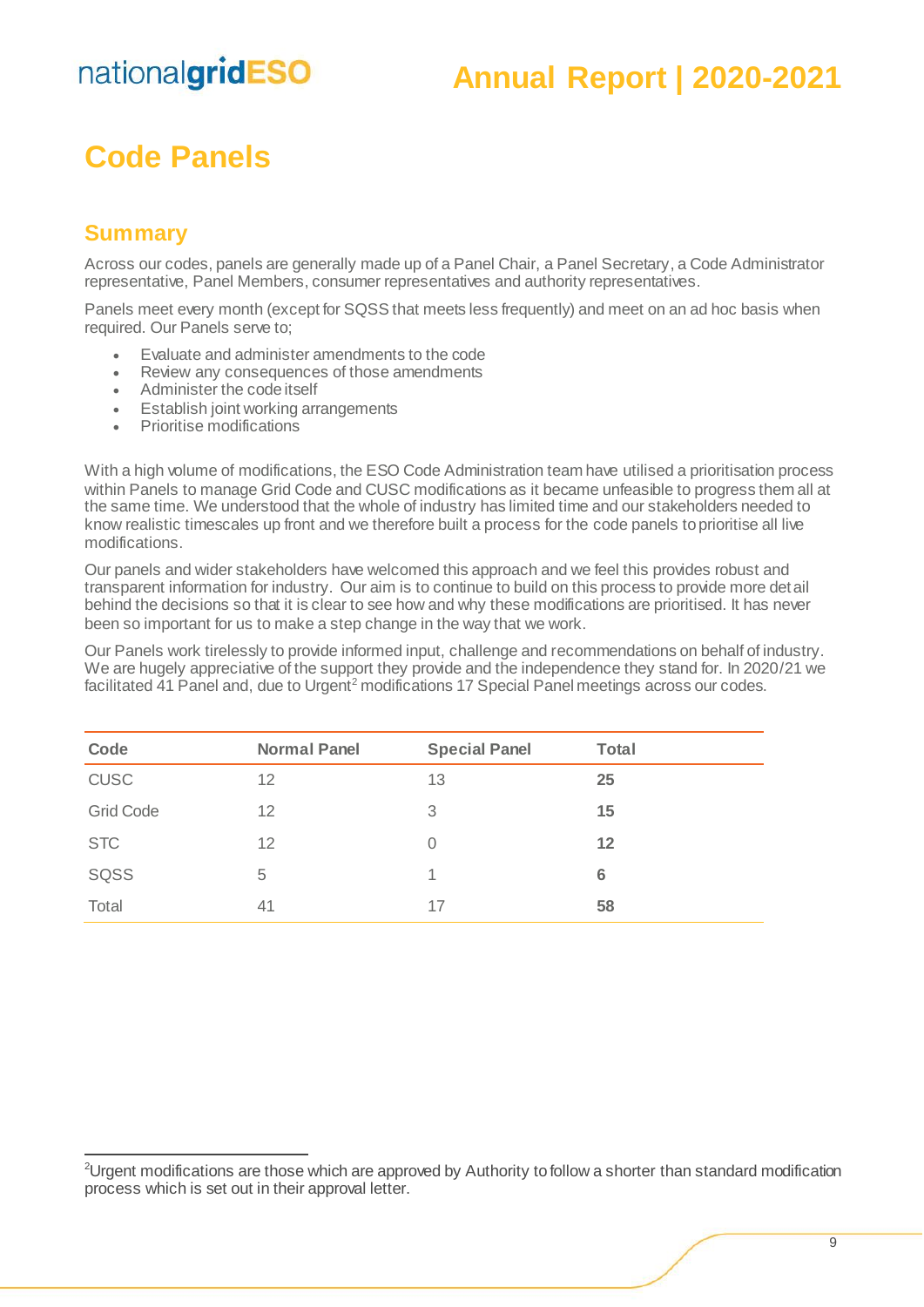### **Annual Report | 2020-2021**

All of those associated with our Panels are listed below. Please note that some members may have changed later in the year:

#### **Code Administrator Panel roles**

| <b>Name</b>           | <b>Role</b>                                         |
|-----------------------|-----------------------------------------------------|
| Paul Mullen           | ESO Code Administrator Representative for CUSC      |
| Ren Walker            | <b>CUSC Panel Secretary</b>                         |
| Nisar Ahmed           | ESO Code Administrator Representative for Grid Code |
| Kavita Patel          | <b>Grid Code Panel Secretary</b>                    |
| Jennifer Groome       | STC and SQSS Panel Chair                            |
| Rashpal Gata-Aura     | <b>STC Panel Secretary</b>                          |
| <b>Rachel Beaufoy</b> | <b>SQSS Panel Secretary</b>                         |
|                       |                                                     |

#### <span id="page-9-0"></span>**CUSC Panel**

| <b>Name</b>           | Role                                  |
|-----------------------|---------------------------------------|
| <b>Trisha McAuley</b> | Independent Panel Chair               |
| <b>Nadir Hafeez</b>   | <b>Authority Representative</b>       |
| Andy Pace             | <b>Consumers' Panel Member</b>        |
| Jeremy Caplin         | ELEXON - Observer                     |
| Jon Wisdom            | <b>National Grid ESO Panel Member</b> |
| Paul Jones            | Users' Panel Member                   |
| Mark Duffield         | Users' Panel Member                   |
| <b>Garth Graham</b>   | Users' Panel Member                   |
| Paul Mott             | Users' Panel Member                   |
| Cem Suleyman          | Users' Panel Member                   |
| Grace March           | Users' Panel Member                   |
| Joseph Dunn           | Users' Panel Member                   |
| Simon Lord            | Users' Panel Member Alternate         |
| Andrew Enzor          | Users' Panel Member Alternate         |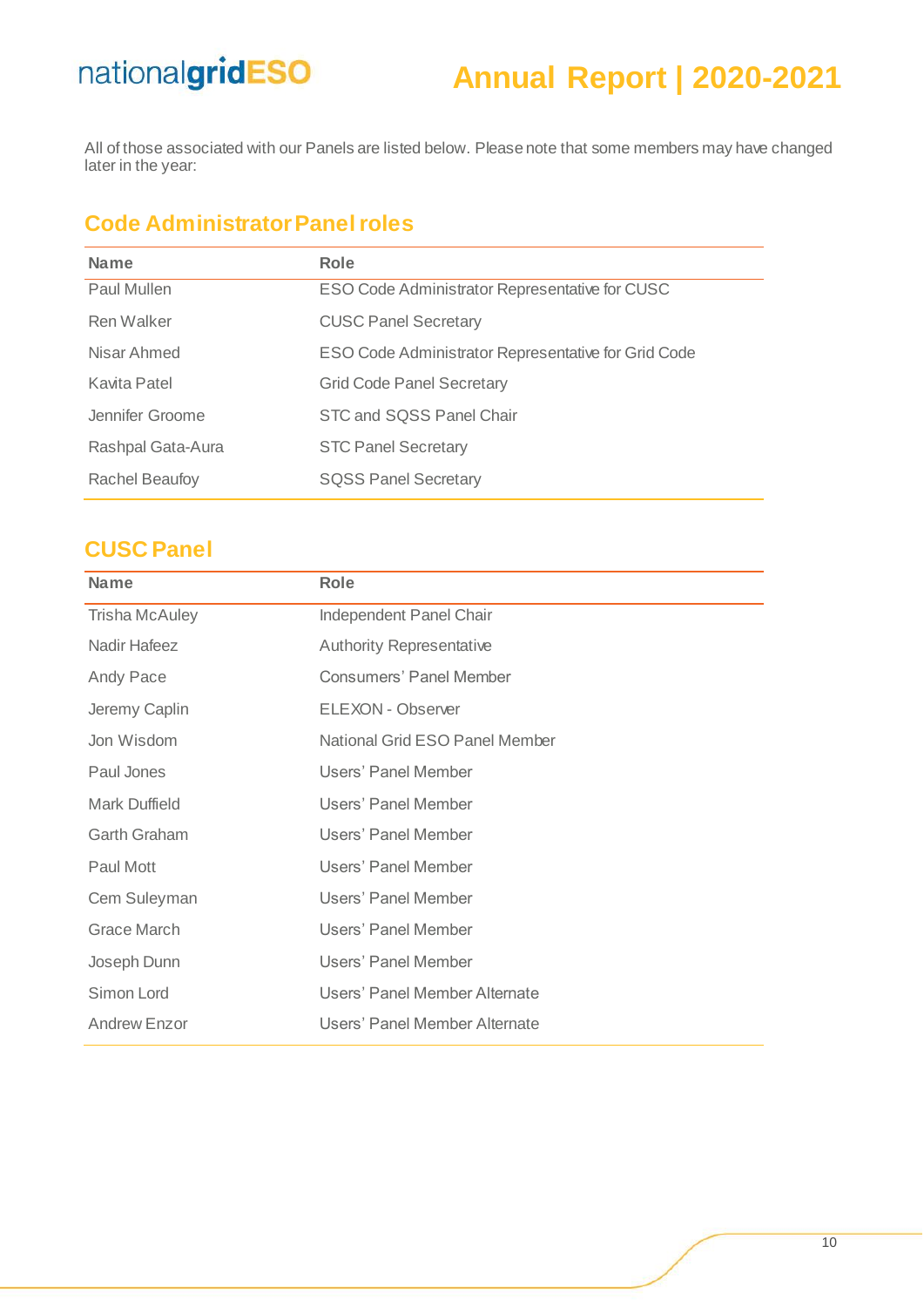### **Annual Report | 2020-2021**

#### <span id="page-10-0"></span>**Grid Code Panel**

| <b>Name</b>              | <b>Role</b>                                |
|--------------------------|--------------------------------------------|
| <b>Trisha McAuley</b>    | Independent Chair                          |
| <b>Gurpal Singh</b>      | <b>Authority Representative</b>            |
| Nadir Hafeez             | Authority Representative (Observer)        |
| <b>Martin Queen</b>      | <b>Authority Representative Alternate</b>  |
| Jeremy Caplin            | <b>BSC Representative</b>                  |
| Nick Rubin               | <b>BSC Representative Alternate</b>        |
| <b>Alastair Frew</b>     | <b>Generator Representative</b>            |
| <b>Guy Nicholson</b>     | <b>Generator Representative</b>            |
| John Harrower            | <b>Generator Representative</b>            |
| Sigrid Bolik             | <b>Generator Representative</b>            |
| Damian Jackman           | <b>Generator Representative Alternate</b>  |
| lain Dallas              | <b>Generator Representative Alternate</b>  |
| Rob Wilson               | National Grid ESO Representative           |
| Tony Johnson             | National Grid ESO Representative Alternate |
| Alan Creighton           | <b>Network Operator Representative</b>     |
| <b>Steve Cox</b>         | Network Operator Representative            |
| <b>Graeme Vincent</b>    | Network Operator Representative Alternate  |
| <b>Matthew White</b>     | Network Operator Representative Alternate  |
| <b>Christopher Smith</b> | <b>Offshore Transmission Licensee</b>      |
| <b>Bryan Rhodes</b>      | Offshore Transmission Licensee Alternate   |
| Roddy Wilson             | <b>Onshore Transmission Licensee</b>       |
| Robert Longden           | <b>Supplier Representative</b>             |
| Joe Underwood            | <b>Supplier Representative</b>             |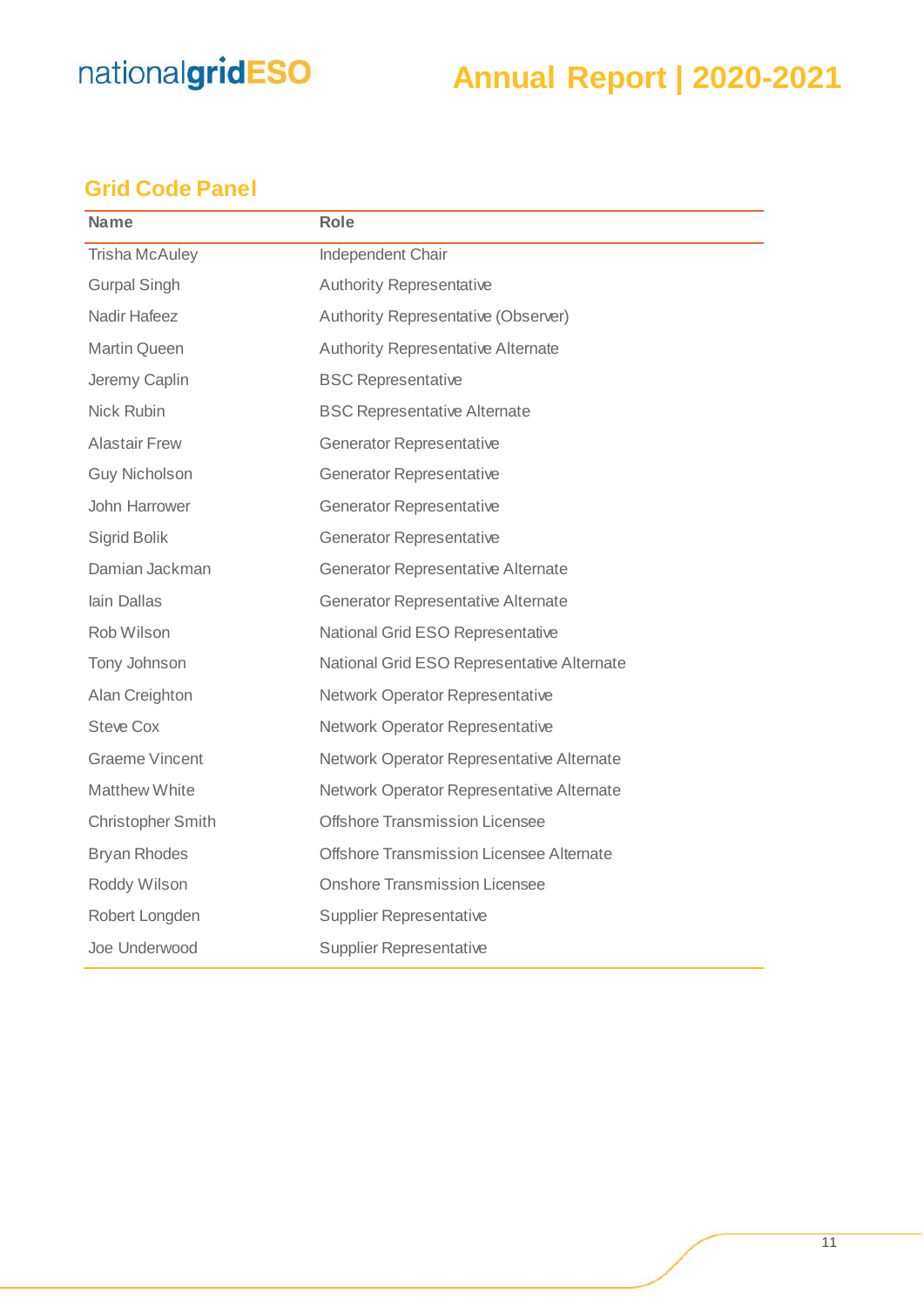### **Annual Report | 2020-2021**

#### <span id="page-11-0"></span>**STC Panel**

| <b>Name</b>          | <b>Role</b>                                                  |
|----------------------|--------------------------------------------------------------|
| Jennifer Groome      | National Grid ESO Panel Chair                                |
| Jonathan Coe         | <b>Authority Representative</b>                              |
| Rob Wilson           | <b>National Grid Electricity System Operator</b>             |
| <b>Matt Baller</b>   | National Grid Electricity System Operator Alternate          |
| Nicola Bruce         | National Grid Electricity System Operator                    |
| Keith Jones          | National Grid Electricity System Operator Alternate          |
| Richard Woodward     | <b>National Grid Electricity Transmission</b>                |
| lan Bottomer         | <b>National Grid Electricity Transmission</b>                |
| Adam Brown           | National Grid Electricity Transmission Alternate             |
| Mike Lee             | Offshore Transmission Owner Representative                   |
| David Lyon           | Offshore Transmission Owner Representative (to April 2021)   |
| <b>Joel Matthews</b> | Offshore Transmission Owner Representative (from April 2021) |
| Neil Sandison        | Scottish Hydro Electric Transmission plc.                    |
| Alan Inman           | Scottish Hydro Electric Transmission plc. Alternate          |
| Milorad Dobrijevic   | Scottish Power Transmission plc.                             |
| Deborah Macpherson   | Scottish Power Transmission plc.                             |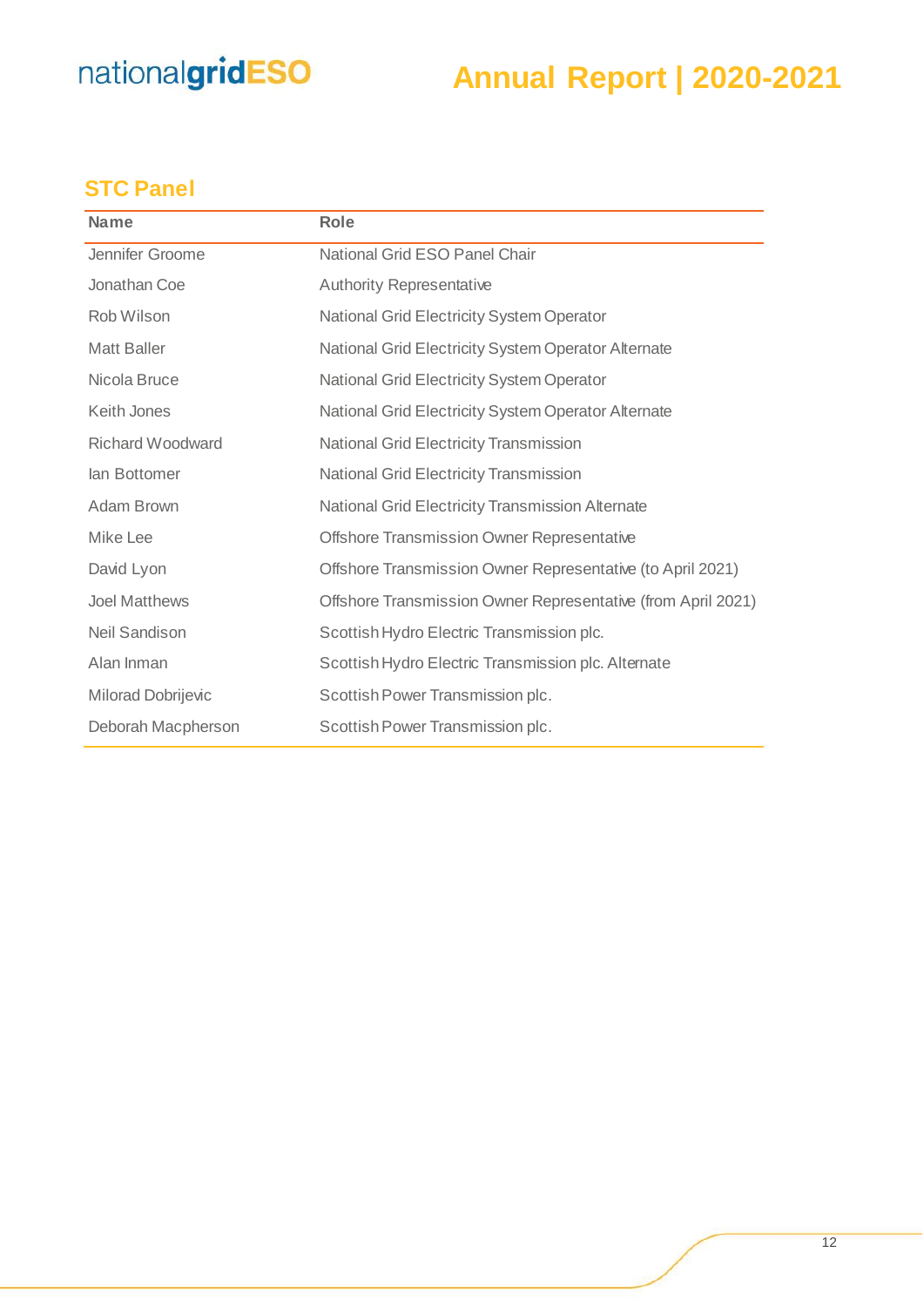### **Annual Report | 2020-2021**

#### <span id="page-12-0"></span>**SQSS Panel**

| <b>Name</b>          | Role                                                 |
|----------------------|------------------------------------------------------|
| Jennifer Groome      | National Grid ESO Panel Chair                        |
| <b>Gurpal Singh</b>  | <b>Authority Representative</b>                      |
| Alan Creighton       | <b>Distribution Network Operator Representative</b>  |
| Simon Lord           | <b>Generator Representative</b>                      |
| <b>Bill Reed</b>     | <b>Generator Representative Alternate</b>            |
| <b>Bieshoy Awad</b>  | <b>National Grid Electricity System Operator</b>     |
| Robert Wilson        | <b>National Grid Electricity System Operator</b>     |
| Antony Johnson       | <b>National Grid Electricity System Operator</b>     |
| Xiaoyao Zhou         | National Grid Electricity System Operator Alternate  |
| Le Fu                | <b>National Grid Electricity Transmission</b>        |
| David Lyon           | Offshore Transmission Owner Representative           |
| Mike Lee             | Offshore Transmission Owner Representative           |
| John Sinclair        | Offshore Transmission Owner Representative Alternate |
| Roddy Wilson         | Scottish Hydro Electric Transmission plc.            |
| <b>Bless Kuri</b>    | Scottish Hydro Electric Transmission plc.            |
| <b>Cornel Brozio</b> | Scottish Power Transmission plc.                     |
| Diyar Kadar          | Scottish Power Transmission plc.                     |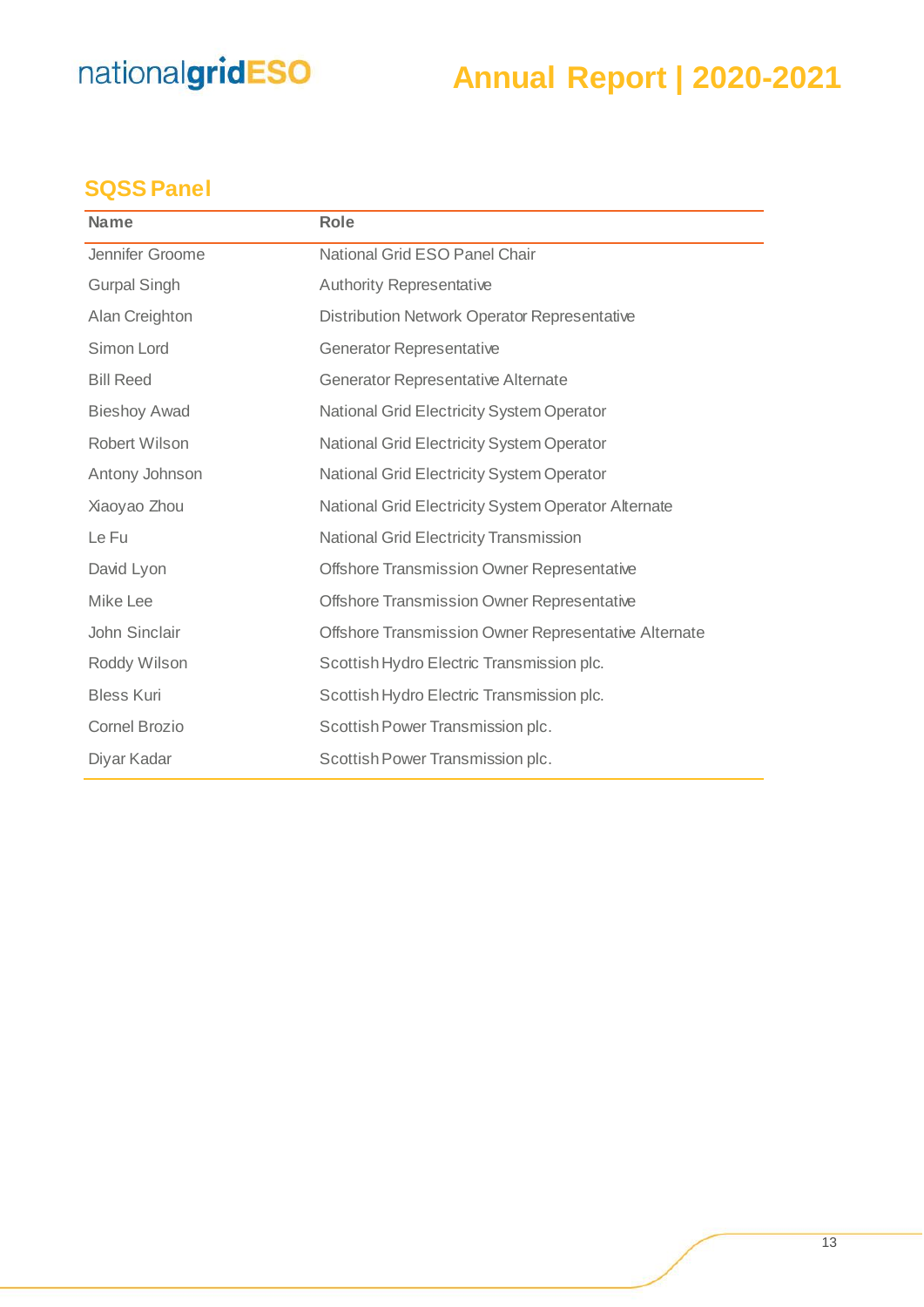#### **Annual Report | 2020-2021**

### <span id="page-13-0"></span>**Charging Futures**

Charging Futures was set up for electricity network users to learn, contribute and shape the reform of GB's electricity network access and charging arrangements. It is a programme coordinating significant reform of electricity access and charging arrangements in close collaboration with users of GB's electricity network.

Acting as a bridge between policy, industry initiatives and the industry code governance process, Charging Futures has four key parts: a regular Forum, a Delivery Body, Task Forces and Ofgem as Chair.

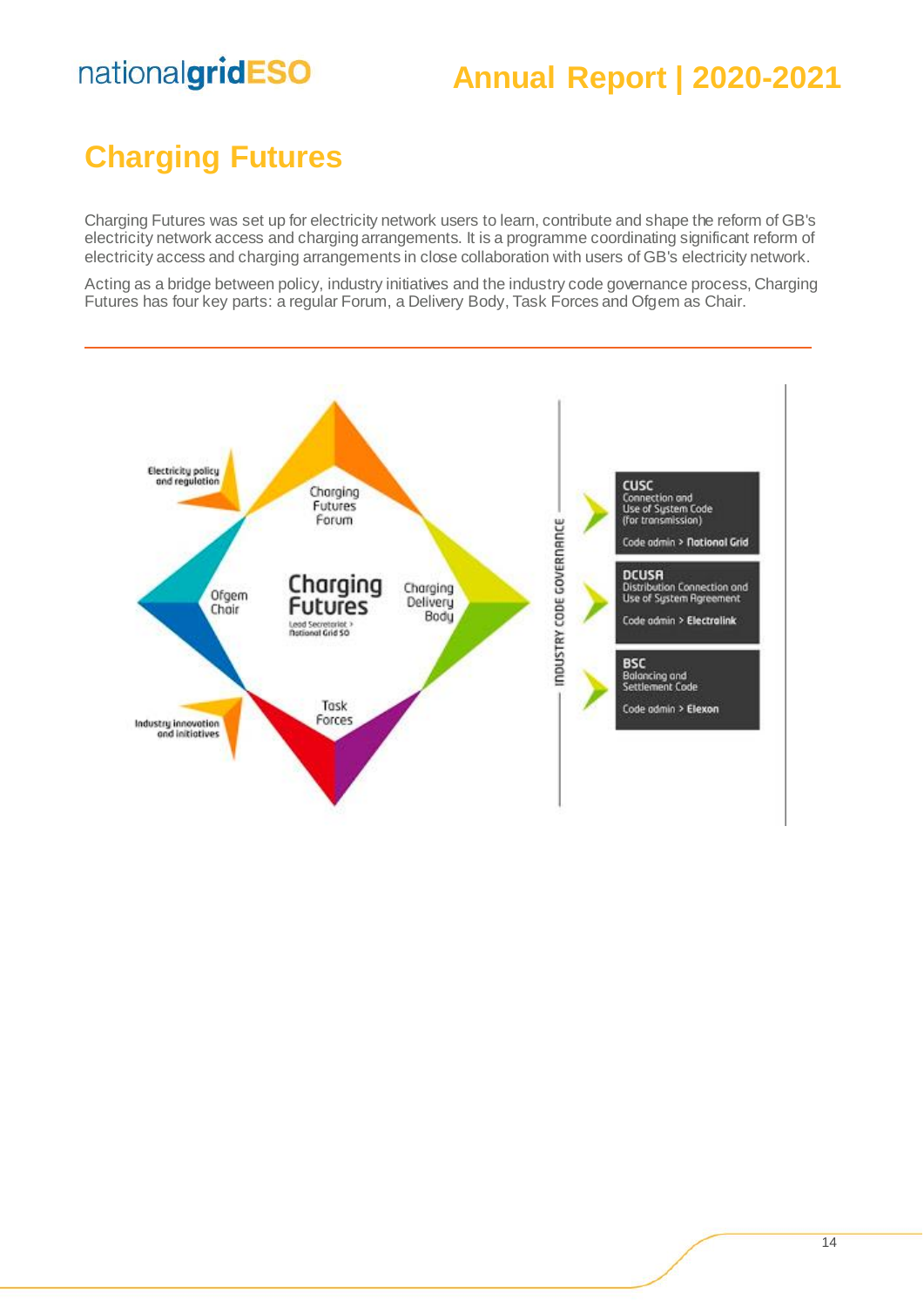### **Annual Report | 2020-2021**

The ESO Code Administrator, acts as the Lead Secretariat for the Charging Futures Forum. The role involves hosting large scale industry Forums with presenters from Ofgem, the ESO and network users. Prior to Covid-19, the ESO Code Administrator would organise around 4 of these forums per year. As noted below, there are always a significant number of attendees and ensuring all parties are well prepared and accommodated for is a significant piece of work for us.

For the period of 20/21 there were two Forums (webinars due to COVID-19):

| <b>Forum Date</b> | <b>Session</b>                                             | <b>Attendees</b> |
|-------------------|------------------------------------------------------------|------------------|
| 16 July 2020      | Targeted Charging Review SCR - An Update and Q&A           | 133              |
|                   | Access and Forward Looking Charges SCR - An Update and Q&A | 174              |
| 9 December 2020   | <b>Targeted Charging Review</b>                            | 192              |
|                   | The Second Balancing Services Charges Task Force           | 107              |

We also provide additional materials to aide industry awareness around Charging Futures in the form of podcasts and newsletters. There were 23 newsletters for the period of 20/21 and the below table indicates the podcast information and listener information:

| Podcast                                                               | Date             | <b>Number of plays on Soundcloud</b> |
|-----------------------------------------------------------------------|------------------|--------------------------------------|
| Charging Futures Access and<br>Forward Looking Charges SCR<br>Podcast | 15 December 2020 | 307                                  |

#### <span id="page-14-0"></span>**Balancing Services Charges (BSUoS) Task forces**

Ofgem asked the Electricity System Operator (ESO) to launch a Balancing Services Charges Task Force under the Charging Futures arrangements, to provide analysis that would support decisions on the future direction of Balancing Services Use of System charges (BSUoS). It was the first of its kind.

The work carried out by this Task Force has now concluded. You can find its final report and conclusions [here](http://chargingfutures.com/media/1348/balancing-services-charges-task-force-final-report.pdf) and you can find out more on Balancing Services Charges Task Force [here](http://chargingfutures.com/charging-reforms/task-forces/previous-task-forces/balancing-services-charges-task-force/what-is-the-balancing-services-charges-task-force/).

In their final Targeted Charging Review decision, Ofgem has asked the Electricity System Operator (ESO) to launch a Second Balancing Services Charges Task Force to build on work from the previous Task Force.

The work carried out by the Second Task Force concluded. You can find its final report and conclusions [here](http://www.chargingfutures.com/media/1477/second-balancing-services-charges-task-force-final-report.pdf) and you can find out more on the Second Balancing Services Charges Task Force [here](http://www.chargingfutures.com/charging-reforms/task-forces/second-balancing-services-charges-task-force/what-is-the-second-balancing-services-charges-task-force/).

The Second Task Force concluded in September 2020. There were 5 meetings held within 20-21, including an Interim Report Update and Q&A Webinar which received an event satisfaction score of 8.0 and Secretariat satisfaction score of 8.3, and a Mid-Consultation Q&A Webinar, which received scores of 7.9 and 8.9 respectively.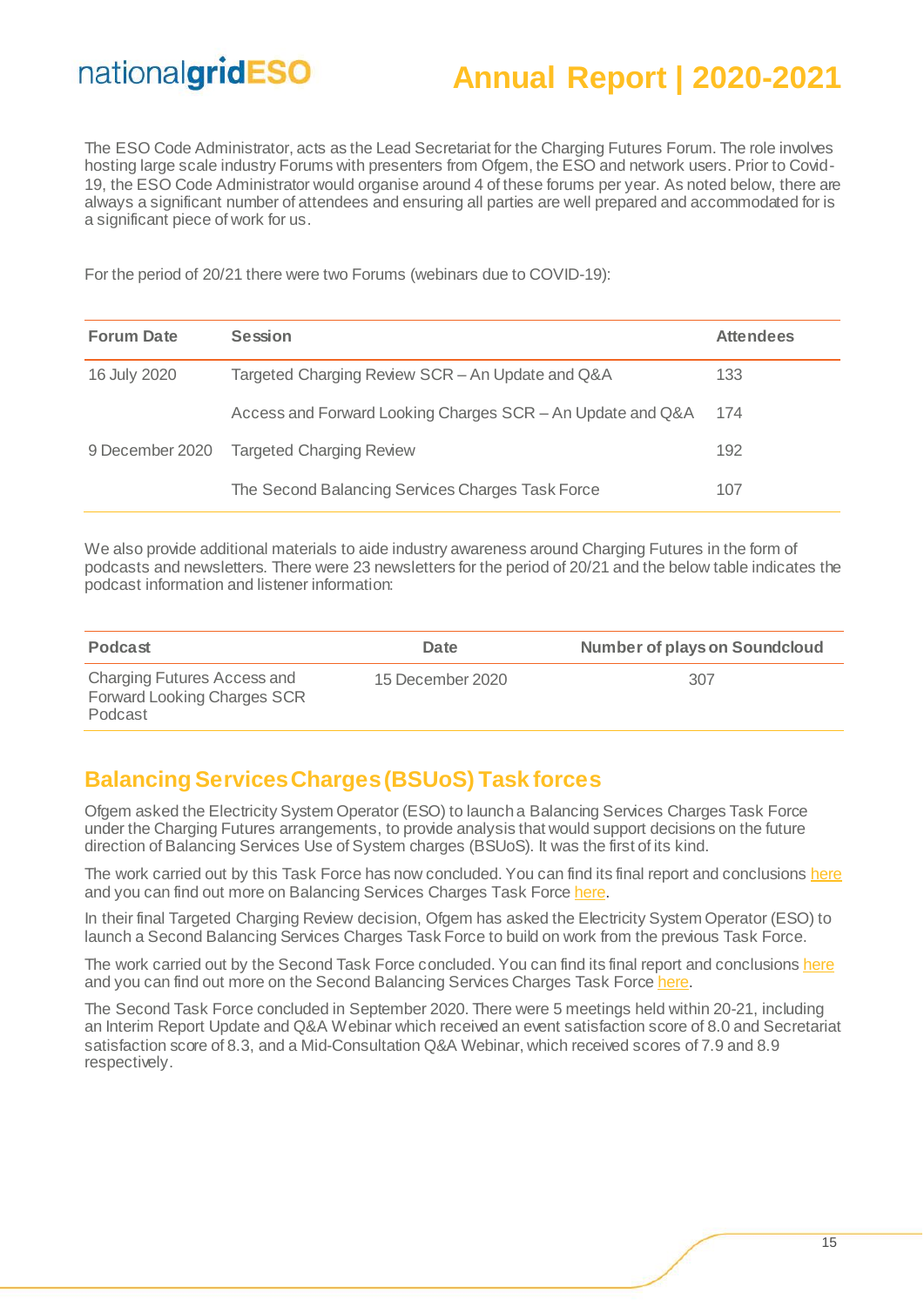#### **Annual Report | 2020-2021**

#### <span id="page-15-0"></span>**The Codes**

We are seeing increasing numbers of parties in the electricity industry with differing information needs and preferences. As a code administrator, we believe that we can do more to keep people informed of how our frameworks are developing and create opportunities for network users to contribute to their development.

#### <span id="page-15-1"></span>**The number of modifications being raised**

There is an overall increase in the number of modifications raised since 2015.

In 20/21 a number of significant modifications were raised, which needed Workgroups. This explains why the graphs below show the amount of Workgroups still remains high even though fewer modifications were raised in 2021 in comparison to 2020. It could be drawn from this data that there has been a decrease in the number of modification proposals in 20/21 because only the highest priority modifications have been able to progress.

Even with administrating a similar high volume of workgroups as 19/20, we have still achieved an increased level of satisfaction from our stakeholders in our 2020 survey.

Our ambition is to be able to facilitate higher numbers of modifications and Workgroups in the future. Using stakeholder feedback will help ensure we are set up to achieve this.





Workgroups held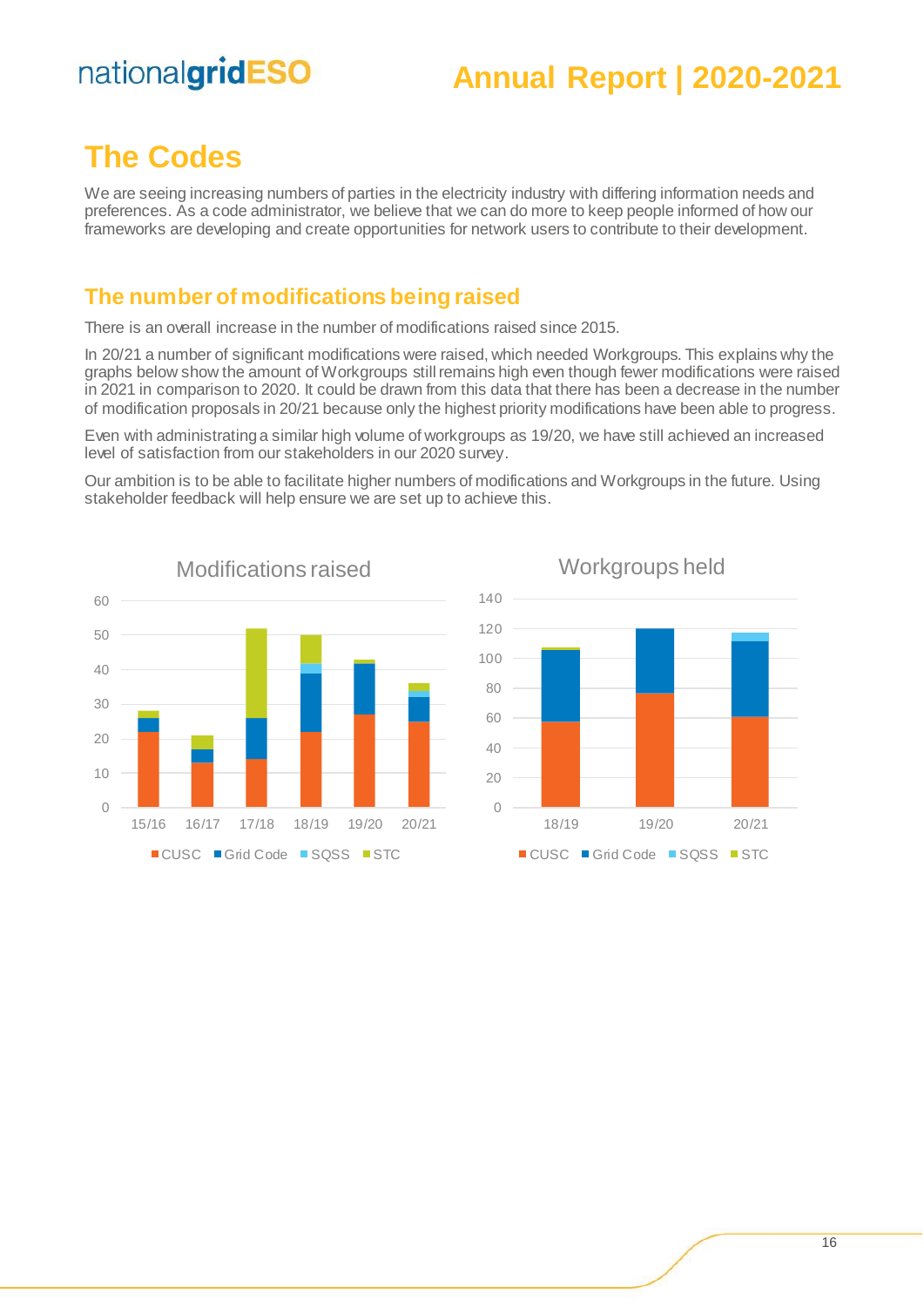#### **Annual Report | 2020-2021**

#### <span id="page-16-0"></span>**CUSC**

The Connection and Use of System Code is the contractual framework for connecting to and using the National Electricity Transmission System (NETS).

For the period of 20/21, there were 25 new modifications raised. The graph below shows how the number raised has changed across the year.



The table below shows the CUSC activity in 20/21.

|                                                       | Apr-<br>20     | 20             | May- Jun-<br>20 | Jul-<br>20     | 20             | 20             | <b>20</b>      | 20             | 20             | 21           | 21             | 21           | Aug- Sep- Oct- Nov- Dec- Jan- Feb- Mar- Total |
|-------------------------------------------------------|----------------|----------------|-----------------|----------------|----------------|----------------|----------------|----------------|----------------|--------------|----------------|--------------|-----------------------------------------------|
| <b>New</b><br>modifications                           | $\overline{0}$ | $\overline{4}$ | 2               | 3              | $\overline{0}$ | $\mathbf{1}$   | 1              | 1              | 3              | 3            | $\overline{4}$ | 3            | 25                                            |
| Workgroups                                            | $\mathcal{G}$  | 9              | 6               | 8              | 6              | 2              | $\overline{2}$ | 3              | $\overline{2}$ | 5            | $\overline{4}$ | 5            | 61                                            |
| Workgroup<br>consultations<br>launched                | 1              | $\overline{2}$ | $\mathbf{1}$    | $\overline{2}$ | $\sqrt{a}$     | $\mathbf 0$    | $\mathbf 0$    | $\mathbf{1}$   | $\sqrt{a}$     | 2            | 2              | $\mathbf 0$  | 11                                            |
| Workgroup<br>consultation<br>responses                | $\overline{7}$ | $\overline{7}$ | 45              | 37             | $\sqrt{a}$     | $\mathcal{O}$  | $\overline{0}$ | 15             | $\sqrt{a}$     | 25           | 15             | $\sqrt{a}$   | 151                                           |
| <b>Code Admin</b><br><b>Consultations</b><br>Launched | 1              | 1              | $\overline{7}$  | $\mathbf 1$    | 3              | $\overline{2}$ | $\mathbf{1}$   | $\overline{4}$ | 3              | $\mathbf{1}$ | $\mathbf{1}$   | $\mathbf{1}$ | 26                                            |
| <b>Code Admin</b><br><b>Consultation</b><br>responses | $\overline{4}$ | 1              | 77              | 13             | $\mathbf{1}$   | 25             | 3              | 29             | $\overline{7}$ | $9\,$        | 3              | 2            | 174                                           |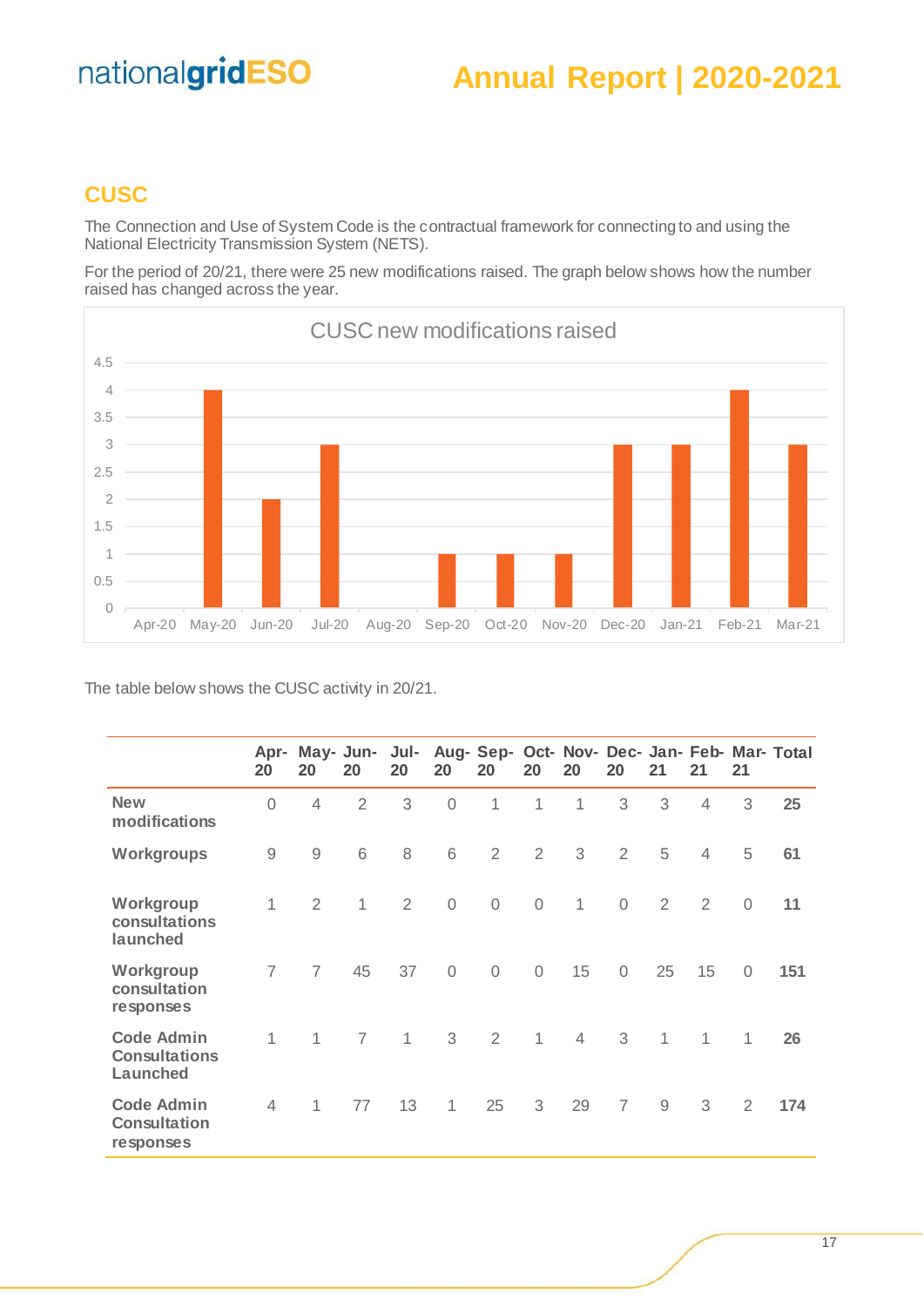#### **Annual Report | 2020-2021**

| Implementations 4 0 2 0 1 1 0 0 3 0 1 0 |  |  |  |  |  |  |  |
|-----------------------------------------|--|--|--|--|--|--|--|
|                                         |  |  |  |  |  |  |  |

This year there were 61 CUSC workgroups in comparison to 77 from the previous year.

When considering the number of consultation responses, it is worth noting that the Code Administration team review each of them and part of the process involves summarising each of them effectively, for the workgroup and later reporting. In 20-21, there were a total of 325 responses (workgroup consultations and Code Administration Consultations), in comparison to a total of 168 responses in 19-20. This is an increase of 157 responses on the previous year.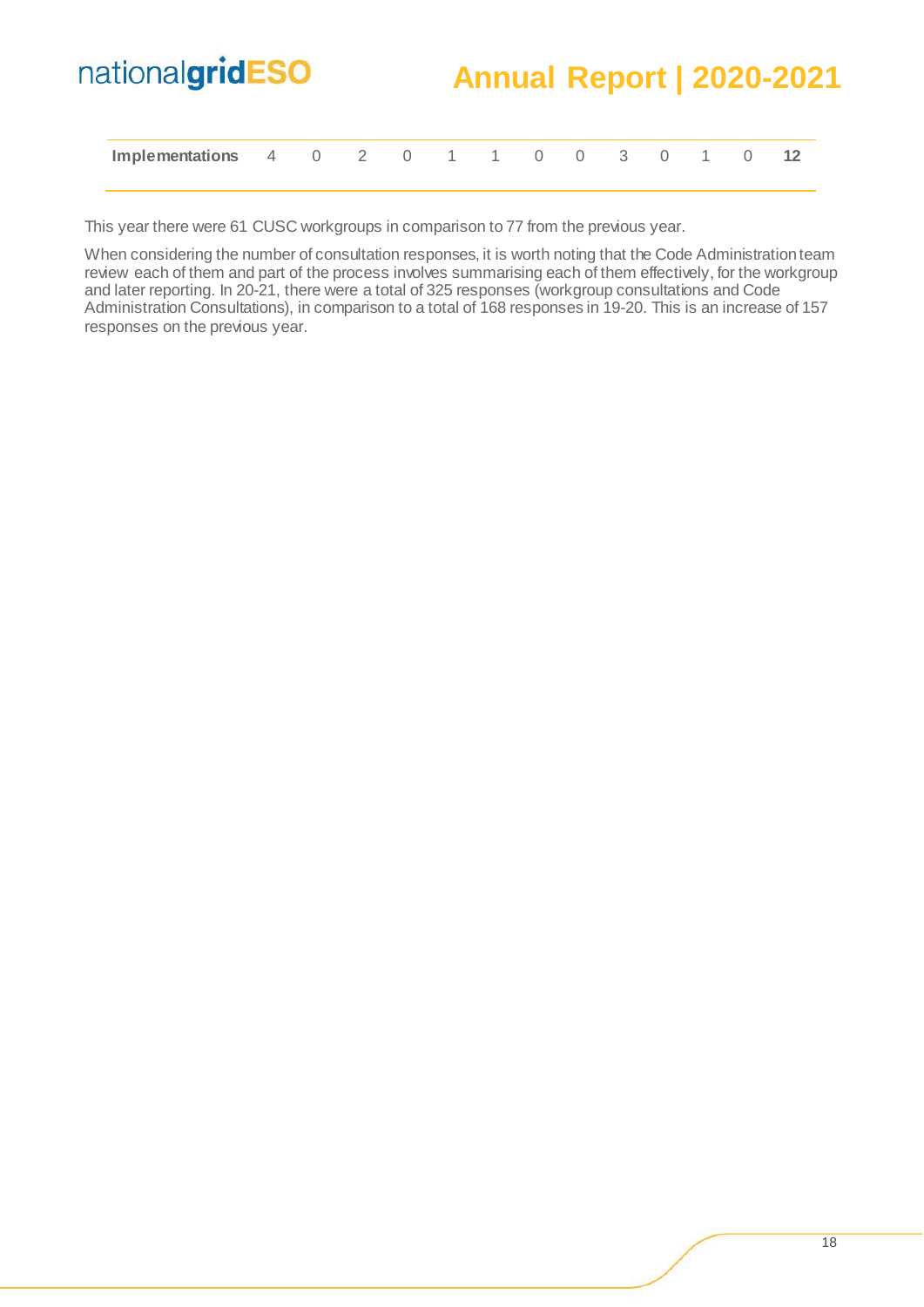#### <span id="page-18-0"></span>**Grid Code**

The Grid Code details the technical requirements for connecting to and using the National Electricity Transmission System (NETS). Compliance with the Grid Code is one of the requirements of the Connection and Use of System Code (CUSC).

There were 7 new Grid Code modifications raised for the period of 20-21. This was in comparison to 15 new modifications raised the previous year.

| <b>Grid Code</b>                        | Apr-<br>20     | May-<br>20     | Jun-<br>20     | Jul-<br>20     | Aug-<br>20     | Sep-<br>20  | Oct-<br>20     | Nov-<br>20     | Dec-<br>20     | Jan-<br>21   | Feb-<br>21     | 21             | Mar- Total |
|-----------------------------------------|----------------|----------------|----------------|----------------|----------------|-------------|----------------|----------------|----------------|--------------|----------------|----------------|------------|
| <b>New</b><br>modifications             | $\overline{2}$ | 3              | $\overline{0}$ | $\overline{2}$ | $\sqrt{a}$     | $\mathbf 0$ | $\mathbf 0$    | $\mathbf 0$    | $\sqrt{a}$     | $\mathbf 0$  | $\overline{0}$ | $\mathbf 0$    | 7          |
| Workgroups                              | 1              | $\overline{4}$ | $\overline{2}$ | $\overline{4}$ | $\overline{4}$ | 5           | $\overline{4}$ | 7              | $\overline{7}$ | 5            | 5              | 3              | 51         |
| Workgroup<br>consultations<br>launched  | 1              | 1              | $\mathbf 0$    | $\mathbf 0$    | $\mathbf 0$    | $\mathbf 0$ | $\mathbf 0$    | $\overline{2}$ | 1              | $\mathbf 0$  | $\sqrt{a}$     | 3              | 8          |
| Workgroup<br>consultation<br>responses  | $\overline{2}$ | $\overline{4}$ | $\mathbf 0$    | $\mathbf 0$    | $\mathbf 0$    | $\mathbf 0$ | $\mathbf 0$    | 26             | $\mathbf{1}$   | $\mathbf 0$  | $\sqrt{a}$     | 23             | 56         |
| Code Admin<br>Consultations<br>Launched | $\overline{2}$ | 1              | $\overline{0}$ | $\overline{2}$ | $\sqrt{a}$     | $\sqrt{a}$  | $\sqrt{a}$     | $\overline{2}$ | $\overline{0}$ | $\mathbf{1}$ | $\mathbf{1}$   | 1              | 10         |
| Code Admin<br>Consultation<br>responses | 5              | 69             | $\overline{0}$ | 5              | $\mathbf 0$    | $\mathbf 0$ | $\mathbf 0$    | 1              | $\mathbf 0$    | 19           | $\mathbf{1}$   | $\overline{4}$ | 104        |
| Implementations                         | $\mathbf 0$    | 1              | 4              | $\sqrt{a}$     | $\sqrt{a}$     | $\sqrt{a}$  | $\sqrt{a}$     | 1              | $\mathbf 0$    | $\sqrt{a}$   | $\overline{0}$ | 2              | 8          |

This year there were 51 workgroups held compared to 43 the previous year.

There were 160 responses (workgroup consultations and Code Admin Consultations) compared to 58 in 19/20.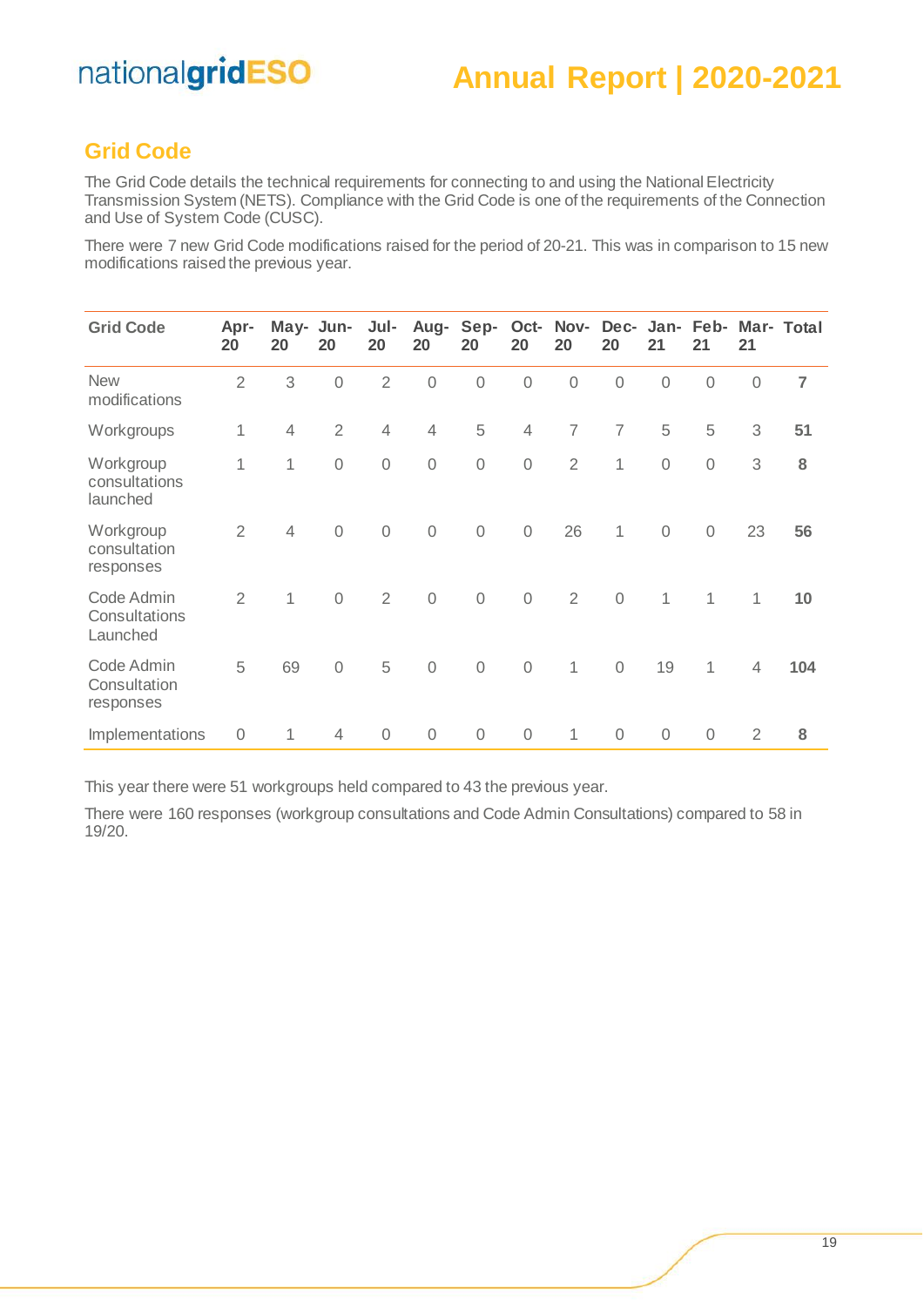#### **Annual Report | 2020-2021**

#### <span id="page-19-0"></span>**STC & SQSS**

This chapter discusses both STC and SQSS. This is due to the fact that they generally have less change in comparison to CUSC and Grid Code and have less to report.

| <b>STC</b>                              | Apr-<br>20 | May- Jun-<br>20 | 20             | Jul-<br>20     | 20             | Aug- Sep-<br>20 | 20             | Oct- Nov- Dec- Jan- Feb- Mar- Total<br>20 | 20           | 21             | 21          | 21       |                |
|-----------------------------------------|------------|-----------------|----------------|----------------|----------------|-----------------|----------------|-------------------------------------------|--------------|----------------|-------------|----------|----------------|
| <b>New</b><br>modifications             | $\Omega$   | 1               | $\Omega$       | $\overline{0}$ | $\mathbf 0$    | 0               | $\mathbf 0$    | $\Omega$                                  | 1            | $\mathbf 0$    | $\Omega$    | $\Omega$ | $\overline{2}$ |
| Code Admin<br>Consultations<br>Launched | $\Omega$   | $\Omega$        | $\Omega$       | $\overline{0}$ | $\overline{0}$ | $\overline{0}$  | $\overline{0}$ | $\mathbf{1}$                              | $\mathbf{1}$ | $\overline{0}$ | $\mathbf 0$ | $\Omega$ | $\overline{2}$ |
| Code Admin<br>Consultation<br>responses | $\Omega$   | $\Omega$        | $\Omega$       | $\overline{0}$ | $\mathbf{0}$   | $\overline{0}$  | $\Omega$       | $\mathbf{1}$                              | $\mathbf{1}$ | $\Omega$       | $\Omega$    | $\Omega$ | $\overline{2}$ |
| Implementations                         | 0          | $\mathbf 0$     | $\overline{0}$ | $\overline{0}$ | $\overline{0}$ | $\Omega$        | $\Omega$       | $\Omega$                                  | $\Omega$     | $\Omega$       | $\Omega$    |          |                |

| <b>SQSS</b>                             | Apr-<br>20     | May-<br>20  | Jun-<br>20     | Jul-<br>20     | Aug-<br>20  | Sep-<br>20     | 20             | Oct- Nov-<br>20 | Dec-<br>20  | 21          | Jan- Feb-<br>21 | 21          | Mar- Total       |
|-----------------------------------------|----------------|-------------|----------------|----------------|-------------|----------------|----------------|-----------------|-------------|-------------|-----------------|-------------|------------------|
| <b>New</b><br>modifications             | $\overline{2}$ | $\mathbf 0$ | $\sqrt{a}$     | 0              | $\mathbf 0$ | $\mathbf 0$    | $\mathbf 0$    | $\mathbf 0$     | $\mathbf 0$ | 0           | 0               | $\sqrt{a}$  | $\overline{2}$   |
| Workgroups                              | $\mathbf 0$    | $\mathbf 0$ | $\overline{0}$ | $\overline{2}$ | $\mathbf 0$ | $\overline{2}$ | $\overline{2}$ | $\sqrt{a}$      | $\mathbf 0$ | $\mathbf 0$ | $\overline{0}$  | $\mathbf 0$ | $\boldsymbol{6}$ |
| Workgroup<br>consultations<br>launched  | $\mathbf 0$    | $\mathbf 0$ | $\mathbf 0$    | $\mathbf 0$    | $\mathbf 0$ | 1              | $\mathbf 0$    | $\mathcal{O}$   | $\mathbf 0$ | $\mathbf 0$ | $\sqrt{a}$      | $\sqrt{a}$  | 1                |
| Workgroup<br>consultation<br>responses  | $\sqrt{a}$     | $\sqrt{a}$  | $\overline{0}$ | $\mathbf 0$    | $\mathbf 0$ | $\,8\,$        | $\overline{0}$ | $\sqrt{a}$      | $\mathbf 0$ | $\mathbf 0$ | $\sqrt{a}$      | $\mathbf 0$ | 8                |
| Code Admin<br>Consultations<br>Launched | $\mathbf 0$    | $\mathbf 0$ | $\overline{0}$ | 1              | $\mathbf 0$ | $\mathbf 0$    | $\mathbf{1}$   | $\mathcal{O}$   | $\mathbf 0$ | $\mathbf 0$ | $\sqrt{a}$      | $\mathbf 0$ | $\overline{2}$   |
| Code Admin<br>Consultation<br>responses | $\mathbf 0$    | $\mathbf 0$ | $\mathbf 0$    | $\overline{2}$ | $\mathbf 0$ | $\mathbf 0$    | 5              | $\mathbf 0$     | $\mathbf 0$ | $\mathbf 0$ | $\mathbf 0$     | $\mathbf 0$ | $\overline{7}$   |